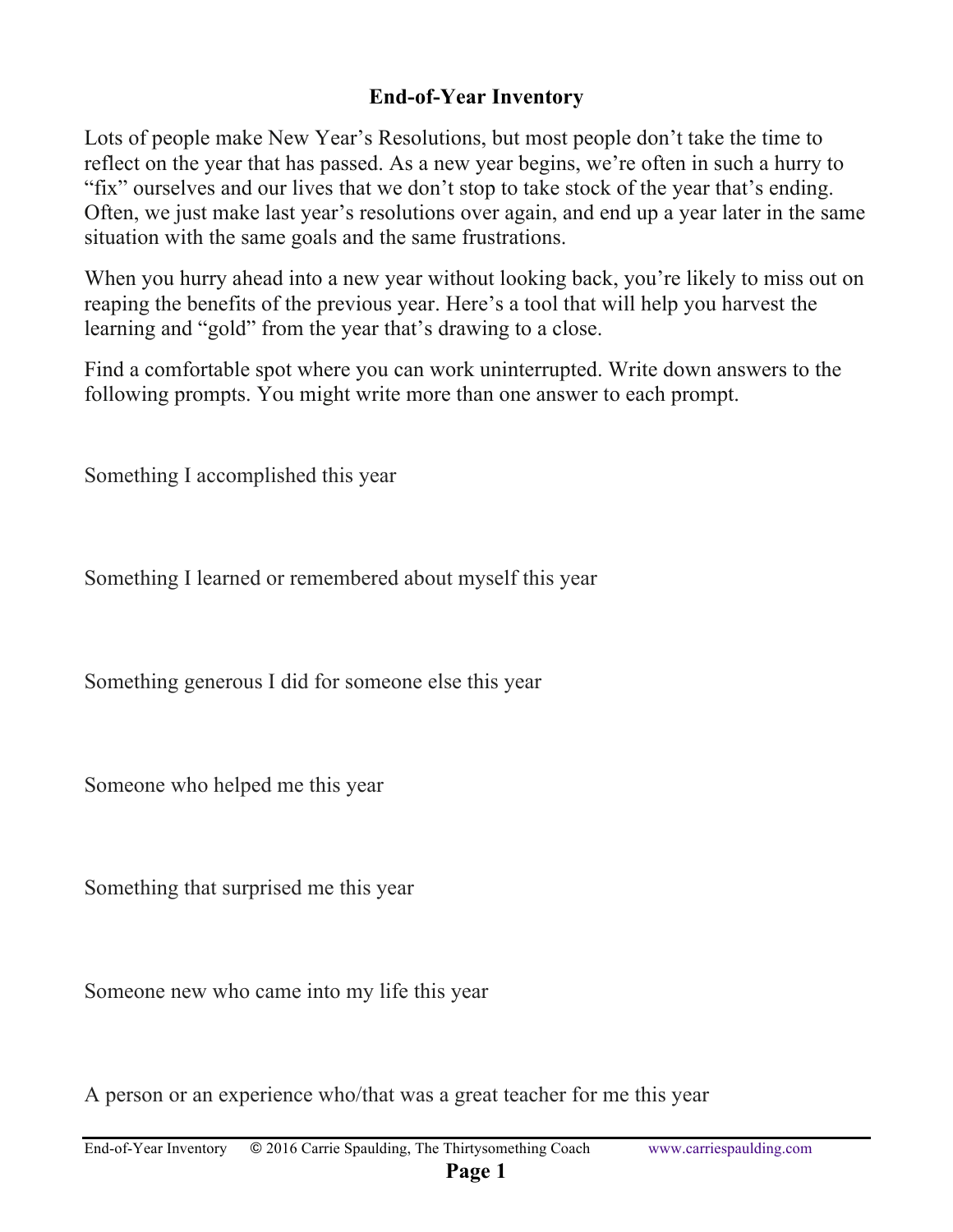A skill I developed this year

A question this year brought up for me

A contribution I made at work/in my career this year

A risk I took this year

A choice I'm glad I made this year

A choice I regret making this year

An opportunity I took advantage of this year

An opportunity I missed or didn't take full advantage of this year

An obstacle I broke through or removed from my life this year

Someone or something I wish I'd "shown up for" better this year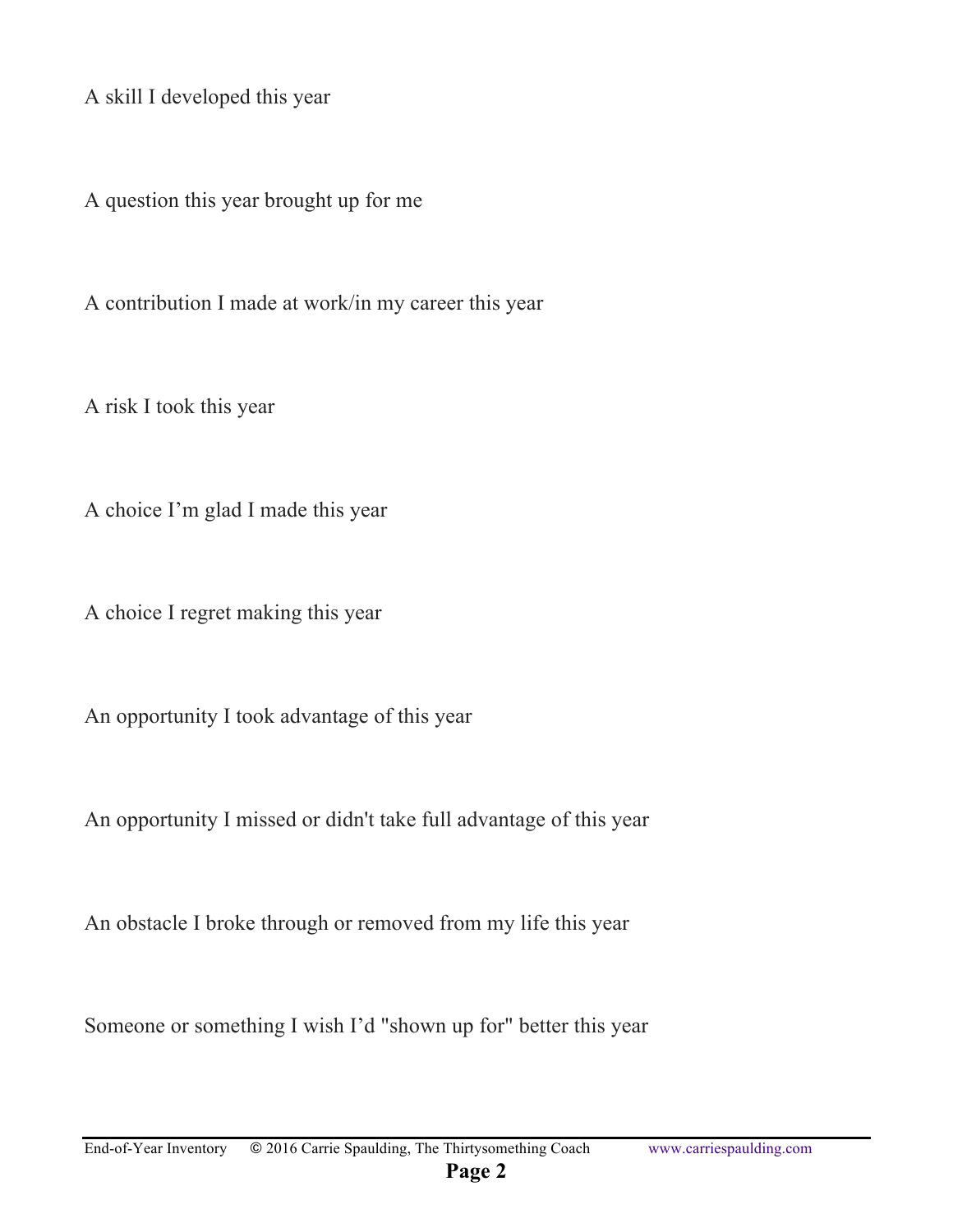Something that made me feel lucky this year

Something I didn't appreciate enough this year

Something that made me laugh this year

Something fun I did this year

Someone I forgot to thank this year

Something I let go of this year

Something I wish I had taken action on this year (but didn't)

What I am most proud of this year

Adjectives/qualities that best describe *who* or *how* I was this year

Something I always want to remember about this year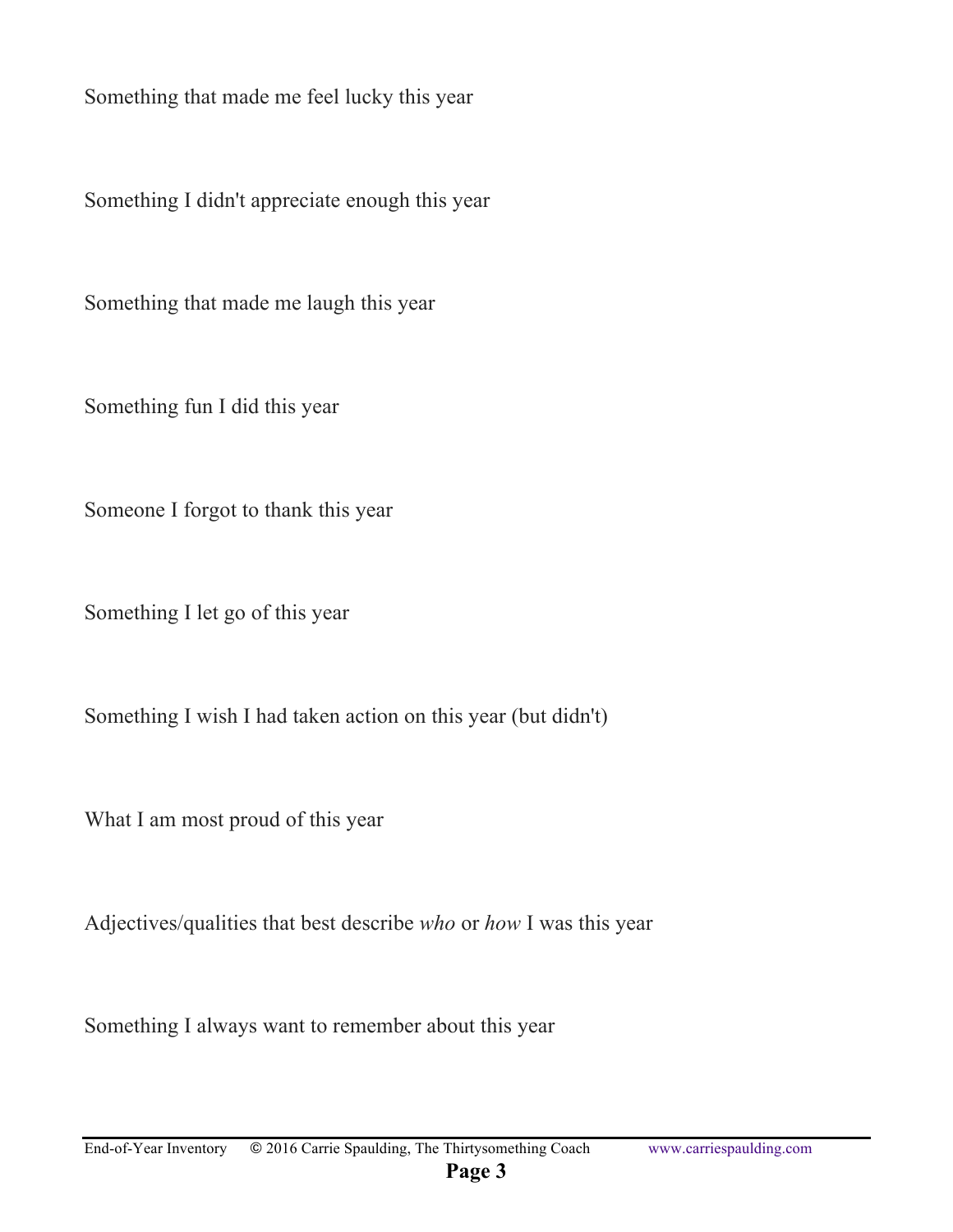A word that encapsulates 2016: This was the year of  $\qquad \qquad$ .

Based on what you wrote and/or discovered, what specific, manageable action steps do you need to take to feel "complete" with 2016?

Based on what you wrote and/or discovered, what made 2016 a *success* for you—a step forward on your path in life?

Based on what you wrote and/or discovered, what do you want to keep doing or repeat from 2016?

Based on what you wrote and/or discovered, what do you want to stop doing or change in 2017?

Based on what you wrote and/or discovered, what has 2016 set you up to achieve or take on in 2017?

Congratulations on taking the time to reflect on 2016! Here's to a wonderful new year ahead!